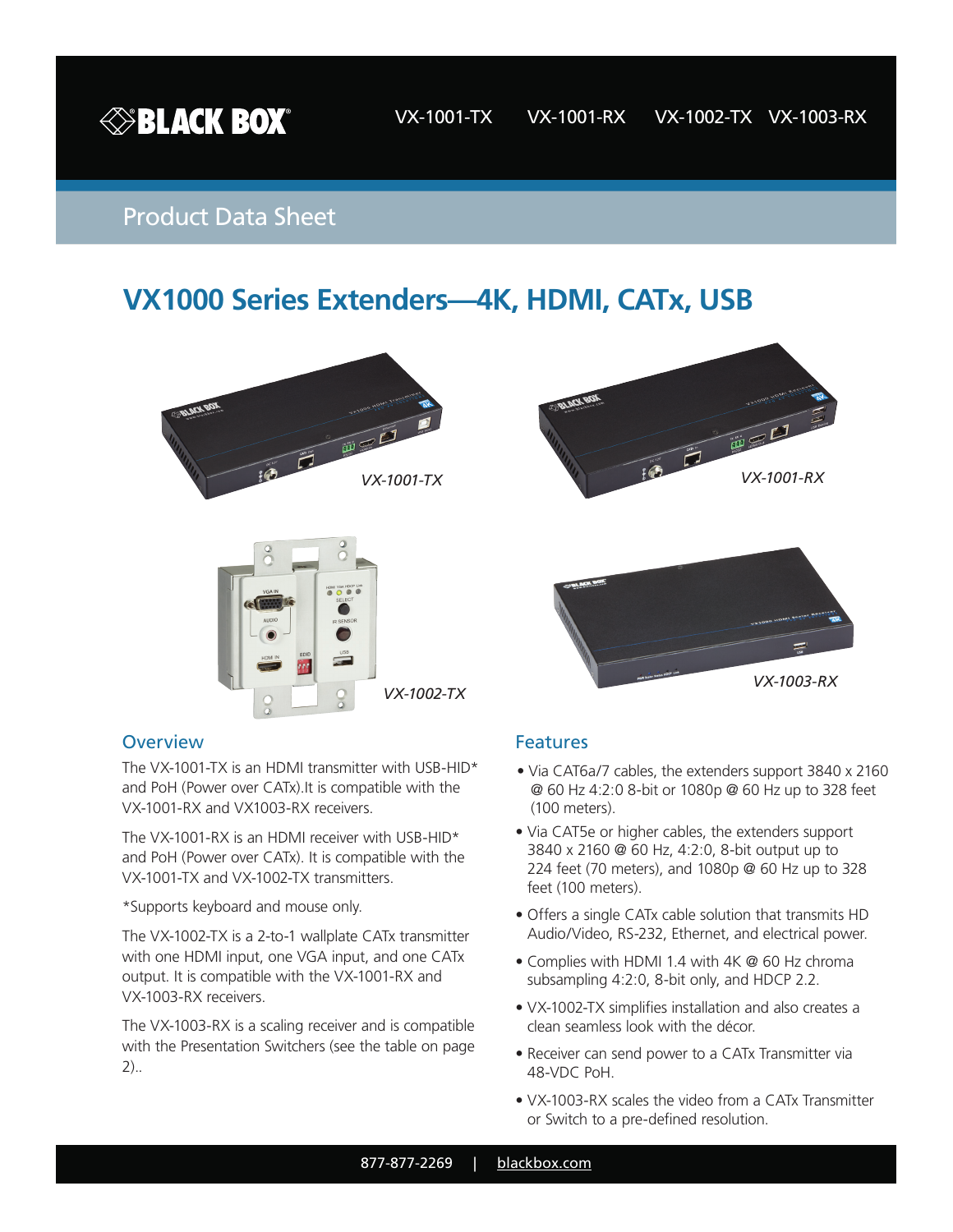|                            | Switchers*     |                | <b>Extenders</b>  |            |                   |             |
|----------------------------|----------------|----------------|-------------------|------------|-------------------|-------------|
|                            | AVSC-0401H     | AVSC-0802H     | <b>VX-1001-TX</b> | VX-1002-TX | <b>VX-1001-RX</b> | VX-1003-RX  |
| HDMI in                    | $\overline{2}$ | 3              | $\sqrt{}$         | $\sqrt{}$  |                   |             |
| <b>HDMI</b> out            | 1              | 1              |                   |            | $\sqrt{}$         | $\sqrt{ }$  |
| CATx in                    |                | $\overline{2}$ |                   |            | $\sqrt{}$         | $\sqrt{ }$  |
| CATx out                   | 1              | 1              | $\sqrt{ }$        | $\sqrt{ }$ |                   |             |
| VGA in                     | 1              | $\overline{2}$ |                   | $\sqrt{ }$ |                   |             |
| DisplayPort in             | 1              |                |                   |            |                   |             |
| USB (HID)                  |                | $\sqrt{}$      | $\sqrt{}$         | $\sqrt{ }$ | $\sqrt{ }$        | $\sqrt{ }$  |
| Ethernet Passthrough       | $\sqrt{ }$     | $\sqrt{}$      | $\sqrt{}$         | $\sqrt{ }$ | $\sqrt{ }$        | $\sqrt{ }$  |
| <b>Ethernet Control</b>    |                | $\sqrt{}$      |                   |            |                   | $\sqrt{**}$ |
| <b>CEC</b> control         | $\sqrt{}$      | $\sqrt{}$      |                   |            |                   | $\sqrt{}$   |
| IR.                        | $\sqrt{ }$     | $\sqrt{ }$     |                   | $\sqrt{}$  |                   | $\sqrt{ }$  |
| <b>Built-in scaling</b>    | $\sqrt{***}$   | $\sqrt{ }$     |                   |            |                   | $\sqrt{}$   |
| Auto switching             | $\sqrt{}$      |                |                   | $\sqrt{ }$ |                   |             |
| RS-232 passthrough         | $\sqrt{}$      | $\sqrt{}$      | $\sqrt{}$         | $\sqrt{}$  | $\sqrt{}$         | $\sqrt{ }$  |
| RS-232 control             | $\sqrt{ }$     | $\sqrt{}$      |                   |            |                   | $\sqrt{ }$  |
| Analog audio               | $\sqrt{ }$     | $\sqrt{ }$     |                   | $\sqrt{ }$ |                   | $\sqrt{ }$  |
| S/PDIF audio               |                |                |                   |            |                   | $\sqrt{ }$  |
| PoH PSE (Power             | $\sqrt{ }$     | $\sqrt{ }$     |                   |            | $\sqrt{ }$        | $\sqrt{ }$  |
| Sourcing Equipment)        |                |                |                   |            |                   |             |
| PoH PD (Powered<br>Device) |                |                | $\sqrt{}$         | $\sqrt{}$  | $\sqrt{ }$        |             |

### Comparison Chart for Switchers and Extenders

\*For more details about the Presentation Switchers, see the Presentation Switchers Product Data Sheet. \*\*Telnet only.

\*\*\*HDMI output only.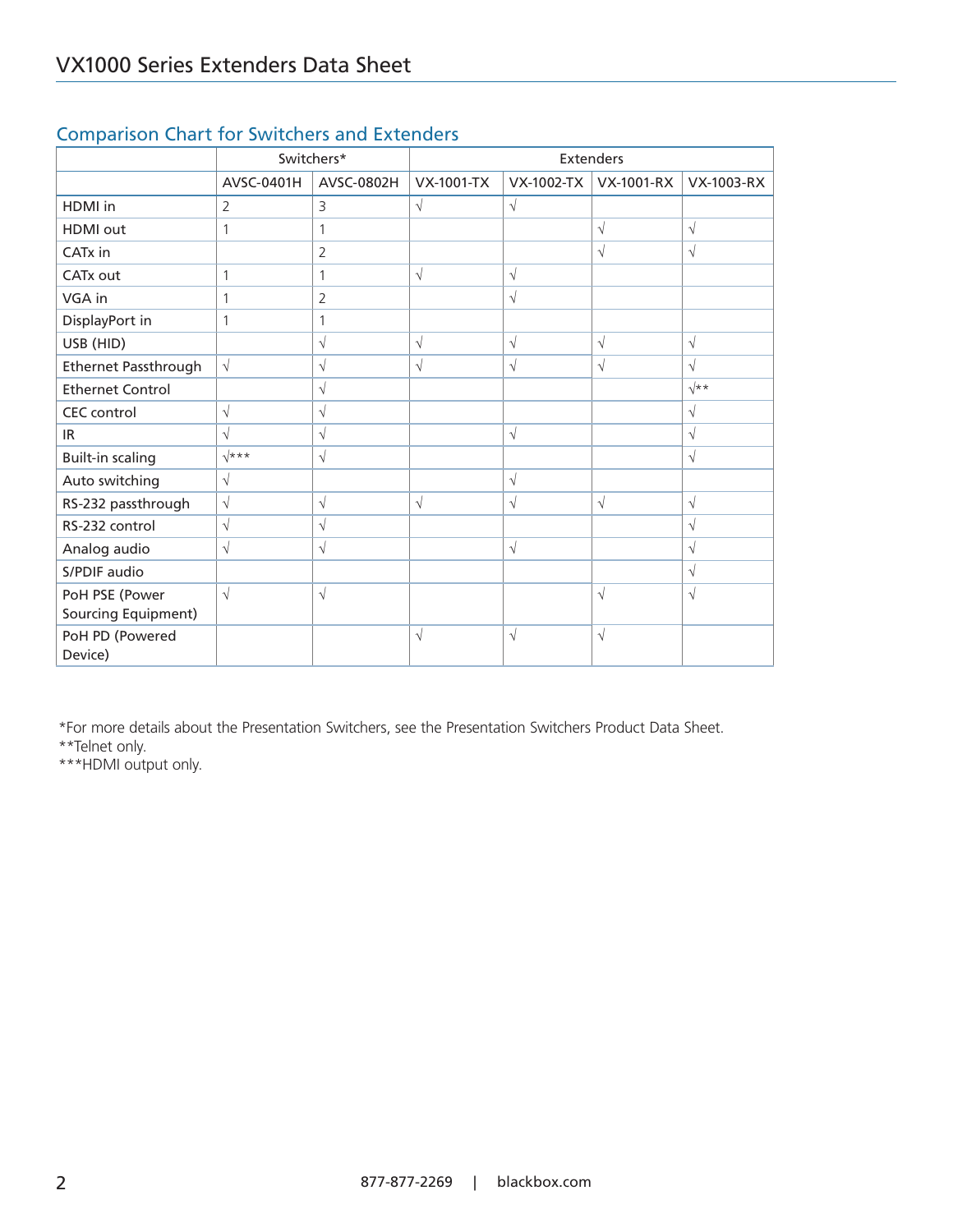### VX1000 Series Extender Transmitter - 4K, HDMI, CATx, USB (VX-1001-TX)

Transmitter front panel. Transmitter back panel.

| DC12V | <b>CATC Out</b> | <b>TV BY A</b><br>85222<br>HDMH <sub>b</sub> | <b>Chernet</b> | USB Host |
|-------|-----------------|----------------------------------------------|----------------|----------|
|       |                 | المصمص بامصط يتمعه فمصمت                     |                |          |

B

#### Transmitter (VX-1001-TX) Specifications

| General                         |                                                                                                                                                                                                                                                                                                     |
|---------------------------------|-----------------------------------------------------------------------------------------------------------------------------------------------------------------------------------------------------------------------------------------------------------------------------------------------------|
| Connectors                      | Input: (1) HDMI In, supports 0.5-1.0 Vp-p video and stereo, LPCM 5.1 LPCM 7.1,<br>Dolby true HD, DTS-HD master audio,                                                                                                                                                                               |
|                                 | Output: (1) RJ-45 for CATx, (1) RJ-45 for Ethernet passthrough                                                                                                                                                                                                                                      |
| Input Signal Type               | HDMI 1.4 w/HDCP 2.2 passthrough                                                                                                                                                                                                                                                                     |
| Input/Output Resolution Support | Maximum 3840 x 2160 (UHD)                                                                                                                                                                                                                                                                           |
| Maximum Distance                | Via CAT6a/7 cables:<br>Up to 328 feet (100 m) at 3840 x 2160 @60 Hz, 4:2:0, 8-bit output resolution<br>or 1080p @60 Hz output resolution;<br>Via CAT5e cables:<br>Up to 224 feet (70 m) at 3840 x 2160 @60 Hz, 4:2:0, 8-bit output resolution;<br>Up to 328 feet (100 m) at 1080p @60 Hz resolution |
| Maximum Pixel Clock             | 297 MHz                                                                                                                                                                                                                                                                                             |
| Supported Audio Format          | LPCM 5.1 LPCM 7.1, Dolby true HD, DTS-HD master audio                                                                                                                                                                                                                                               |
| Output Signal Type              | CATx                                                                                                                                                                                                                                                                                                |
| Environment                     |                                                                                                                                                                                                                                                                                                     |
| Operating Temperature           | 32 to 113° F (0 to 45° C)                                                                                                                                                                                                                                                                           |
| Storage Temperature             | -4 to +158° F (-20 to +70° C)                                                                                                                                                                                                                                                                       |
| Humidity                        | 10 to 90%, noncondensing                                                                                                                                                                                                                                                                            |
| <b>ESD Protection</b>           | Human-body model: ±8 kV (air-gap discharge)/4 kV (contact discharge)                                                                                                                                                                                                                                |
| Power                           |                                                                                                                                                                                                                                                                                                     |
| Power Supply                    | 12 VDC, 1.5 A with US, EU, UK, and AU power clips                                                                                                                                                                                                                                                   |
| Power Consumption (Maximum)     | 1080p @ 60 Hz: 13.08 W (pair);<br>3840 x 2160 @ 60 Hz: 13.2 W (pair)                                                                                                                                                                                                                                |
| Mechanical                      |                                                                                                                                                                                                                                                                                                     |
| <b>Dimensions</b>               | 0.98"H x 8.66"W x 3.67"D (2.5 x 22 x 9.3 cm)                                                                                                                                                                                                                                                        |
| Weight                          | 1.1 lb. $(0.5 \text{ kg})$                                                                                                                                                                                                                                                                          |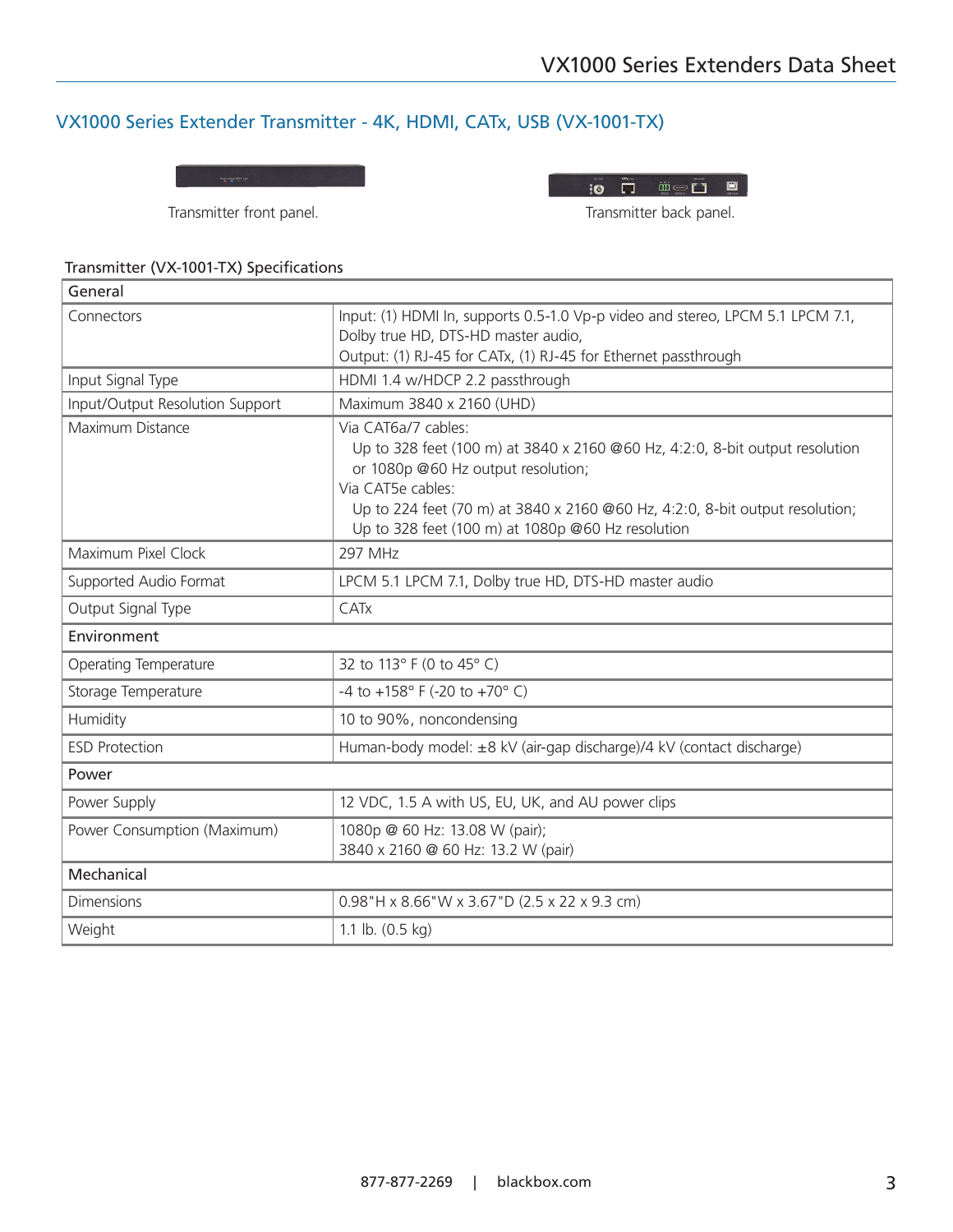### VX1000 Series Extender Receiver - 4K, HDMI, CATx, USB (VX-1001-RX)

Receiver front panel. The same of the Receiver back panel.

#### Receiver (VX-1001-RX) Specifications

| General                         |                                                                                                   |  |
|---------------------------------|---------------------------------------------------------------------------------------------------|--|
| Connectors                      | Input: (1) RJ-45 for CATx, (1) RJ-45 for Ethernet passthrough;                                    |  |
|                                 | Output: (1) HDMI In, supports 0.5-1.0 Vp-p video and stereo                                       |  |
| Output Signal Type              | <b>CATx</b>                                                                                       |  |
| Input/Output Resolution Support | Maximum 3840 x 2160 (UHD)                                                                         |  |
| Maximum Distance                | Via CAT6a/7 cables:                                                                               |  |
|                                 | Up to 328 feet (100 m) at 3840 x 2160 @60 Hz, 4:2:0, 8-bit output resolution                      |  |
|                                 | or 1080p @60 Hz output resolution;                                                                |  |
|                                 | Via CAT5e cables:<br>Up to 224 feet (70 m) at 3840 x 2160 @60 Hz, 4:2:0, 8-bit output resolution; |  |
|                                 | Up to 328 feet (100 m) at 1080p @60 Hz resolution                                                 |  |
| Maximum Pixel Clock             | <b>297 MHz</b>                                                                                    |  |
| Supported Audio Format          | LPCM 5.1 LPCM 7.1, Dolby true HD, DTS-HD master audio                                             |  |
| Environment                     |                                                                                                   |  |
| Operating Temperature           | 32 to 113° F (0 to 45° C)                                                                         |  |
| Storage Temperature             | -4 to +158° F (-20 to +70° C)                                                                     |  |
| Humidity                        | 10 to 90%, noncondensing                                                                          |  |
| <b>ESD Protection</b>           | Human-body model: ±8 kV (air-gap discharge)/4 kV (contact discharge)                              |  |
| Power                           |                                                                                                   |  |
| Power Supply                    | 12 VDC, 1.5 A with US, EU, UK, and AU power clips                                                 |  |
| Power Consumption (Maximum)     | 1080p @ 60 Hz: 13.08 W (pair);                                                                    |  |
|                                 | 3840 x 2160 @ 60 Hz: 13.2 W (pair)                                                                |  |
| Mechanical                      |                                                                                                   |  |
| <b>Dimensions</b>               | 0.98"H x 8.66"W x 3.67"D (2.5 x 22 x 9.3 cm)                                                      |  |
| Weight                          | 1.1 lb. $(0.5 \text{ kg})$                                                                        |  |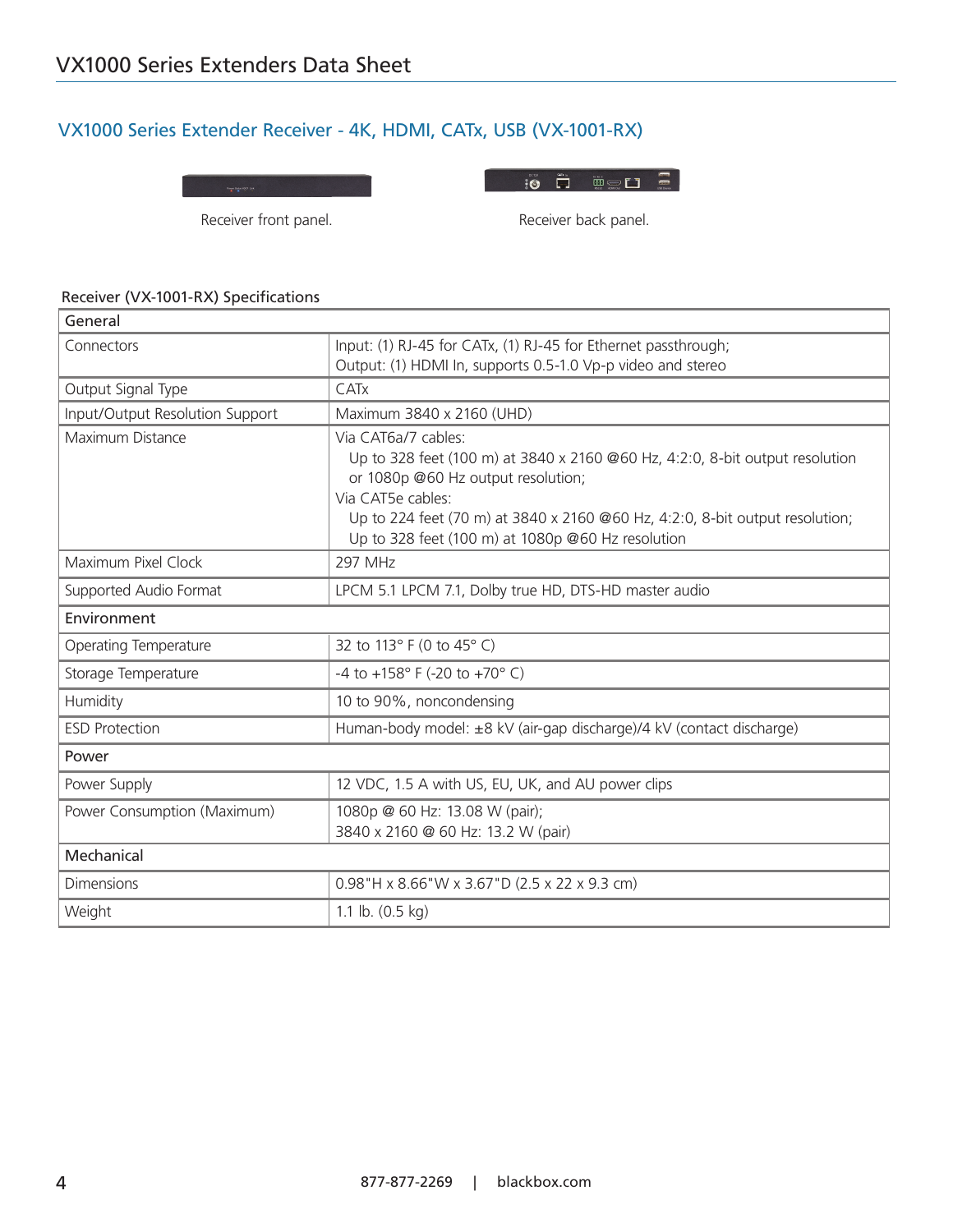### VX1000 Series Wallplate Transmitter - HDMI, VGA, CATx (VX-1002-TX)





Wallplate Transmitter front panel. Wallplate Transmitter back panel.

### Wallplate Transmitter (VX-1002-TX) Specifications

| General                     |                                                                                                                                                                                                                                                                                                                                                     |
|-----------------------------|-----------------------------------------------------------------------------------------------------------------------------------------------------------------------------------------------------------------------------------------------------------------------------------------------------------------------------------------------------|
| Connnectors                 | Input: (1) HDMI IN, (1) VGA IN, (1) Audio IN, (1) 3.5-mm mini jack, stereo audio binding<br>with VGA input;<br>Output: (1) RJ-45 for CATx, (1) RJ-45 for Ethernet, (1) 2-position terminal block for power<br>in, (1) 2-position terminal block for power out, (1) 3-position terminal block for seral,<br>(1) 2-position terminal block for IR out |
| Input Signal Type           | HDMI 1.4 w/HDCP 2.2                                                                                                                                                                                                                                                                                                                                 |
| Resolution Support          | VGA: 1920 x 1200, 1920 x 1080, 1680 x 1050, 1600 x 1200, 1600 x 900, 1400 x 1050,<br>1440 x 900, 1366 x 768, 1280 x 1024, 1280 x 800, 1280 x 768, 1280 x 720, 1024 x 768,<br>800 x 600, 640 x 480 @60 Hz;<br>HDMI: Up to 3840 x 2160                                                                                                                |
| Maximum Distance            | Via CAT6a/7 cables:<br>Up to 328 feet (100 m) at 3840 x 2160 @60 Hz, 4:2:0, 8-bit output resolution<br>or 1080p @60 Hz output resolution;<br>Via CAT5e cables:<br>Up to 224 feet (70 m) at 3840 x 2160 @60 Hz, 4:2:0, 8-bit output resolution;<br>Up to 328 feet (100 m) at 1080p @60 Hz resolution                                                 |
| Maximum Pixel Clock         | <b>297 MHz</b>                                                                                                                                                                                                                                                                                                                                      |
| Supported Audio Format      | HDMI: Stereo, LPCM 5.1 LPCM 7.1, Dolby True HD, DTS-HD Master Audio;<br>VGA: 3.5-mm Analog Stereo                                                                                                                                                                                                                                                   |
| Environment                 |                                                                                                                                                                                                                                                                                                                                                     |
| Operating Temperature       | 32 to 113° F (0 to 45° C)                                                                                                                                                                                                                                                                                                                           |
| Storage Temperature         | -4 to +158° F (-20 to +70° C)                                                                                                                                                                                                                                                                                                                       |
| Humidity                    | 10 to 90%, noncondensing                                                                                                                                                                                                                                                                                                                            |
| <b>ESD Protection</b>       | Human-body model: ±8 kV (air-gap discharge)/4 kV (contact discharge)                                                                                                                                                                                                                                                                                |
| Power                       |                                                                                                                                                                                                                                                                                                                                                     |
| Power Supply                | 12 VDC, 1.5 A/PoH                                                                                                                                                                                                                                                                                                                                   |
| Power Consumption (Maximum) | 3.36 W, powered by CATx receiver with POH                                                                                                                                                                                                                                                                                                           |
| Mechanical                  |                                                                                                                                                                                                                                                                                                                                                     |
| <b>Dimensions</b>           | 4.16"H x 3.58"W x 1.16"D (10.56 x 9.1 x 2.94 cm)                                                                                                                                                                                                                                                                                                    |
| Weight                      | 0.48 lb. (0.22 kg)                                                                                                                                                                                                                                                                                                                                  |
| Approvals                   | CE, FCC, RoHS, PoH                                                                                                                                                                                                                                                                                                                                  |
|                             |                                                                                                                                                                                                                                                                                                                                                     |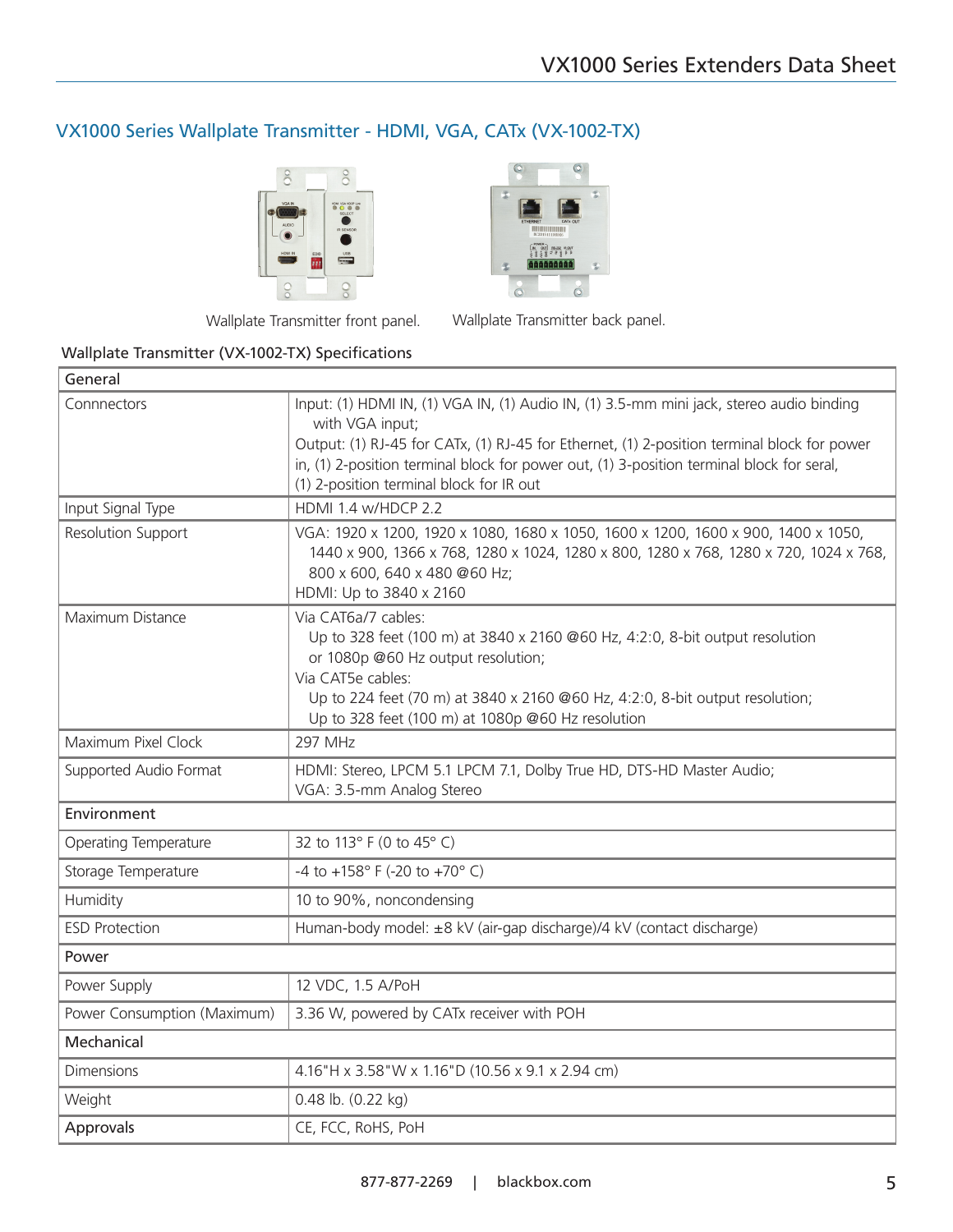## VX1000 Series Presentation Switcher Scaling Receiver (VX-1003-RX)





Scaling Receiver front panel. The Scaling Receiver back panel.

#### Scaling Receiver (VX-1003-RX) Specifications

| Video                           |                                                                                                                                                                                                                                                                                                     |  |
|---------------------------------|-----------------------------------------------------------------------------------------------------------------------------------------------------------------------------------------------------------------------------------------------------------------------------------------------------|--|
| Connectors                      | Input: (1) RJ-45 CATx, (1) 3.5-mm IR, (2) RJ-45 (Ethernet) for passthrough or control, (1)<br>3-posiiton Phoenix connector (RS-232 (TX, RX, GND), (1) USB Type A female (front);<br>Output: (1) HDMI Out, (1) 3.5-mm IR, (1) RCA S/PDIF, (1) 3-position Phoenix audio<br>(left, right, ground)      |  |
| Input/Output Resolution Support | Maximum 3840 x 2160 (UHD)                                                                                                                                                                                                                                                                           |  |
| Maximum Distance                | Via CAT6a/7 cables:<br>Up to 328 feet (100 m) at 3840 x 2160 @60 Hz, 4:2:0, 8-bit output resolution<br>or 1080p @60 Hz output resolution;<br>Via CAT5e cables:<br>Up to 224 feet (70 m) at 3840 x 2160 @60 Hz, 4:2:0, 8-bit output resolution;<br>Up to 328 feet (100 m) at 1080p @60 Hz resolution |  |
| <b>Indicators</b>               |                                                                                                                                                                                                                                                                                                     |  |
| LEDs                            | (6) front-panel LEDs: (1) Power, (1) Scaler, (1) Status, (1) HDCP, (1) Link LED for CATx;<br>(1) back-panel LED: (2) Link and Status LEDs for Ethernet                                                                                                                                              |  |
| Environment                     |                                                                                                                                                                                                                                                                                                     |  |
| Operating Temperature           | 32 to 113° F (0 to 45° C)                                                                                                                                                                                                                                                                           |  |
| Storage Temperature             | -4 to +158° F (-20 to +70° C)                                                                                                                                                                                                                                                                       |  |
| Humidity                        | 10 to 90%, noncondensing                                                                                                                                                                                                                                                                            |  |
| Power                           |                                                                                                                                                                                                                                                                                                     |  |
| Power Input                     | 100-240 VAC, 50/60 Hz, 1.5 A                                                                                                                                                                                                                                                                        |  |
| Input Connector Type            | IEC320, C14                                                                                                                                                                                                                                                                                         |  |
| Power Output                    | 12 VDC, 3.0 A                                                                                                                                                                                                                                                                                       |  |
| Power Supply Cord Length        | 6 ft. (1.8 m)                                                                                                                                                                                                                                                                                       |  |
| Mechanical                      |                                                                                                                                                                                                                                                                                                     |  |
| <b>Dimensions</b>               | 0.98"H x 9.21"W x 5.67"D (23.4 x 14.4 x 2.5 cm)                                                                                                                                                                                                                                                     |  |